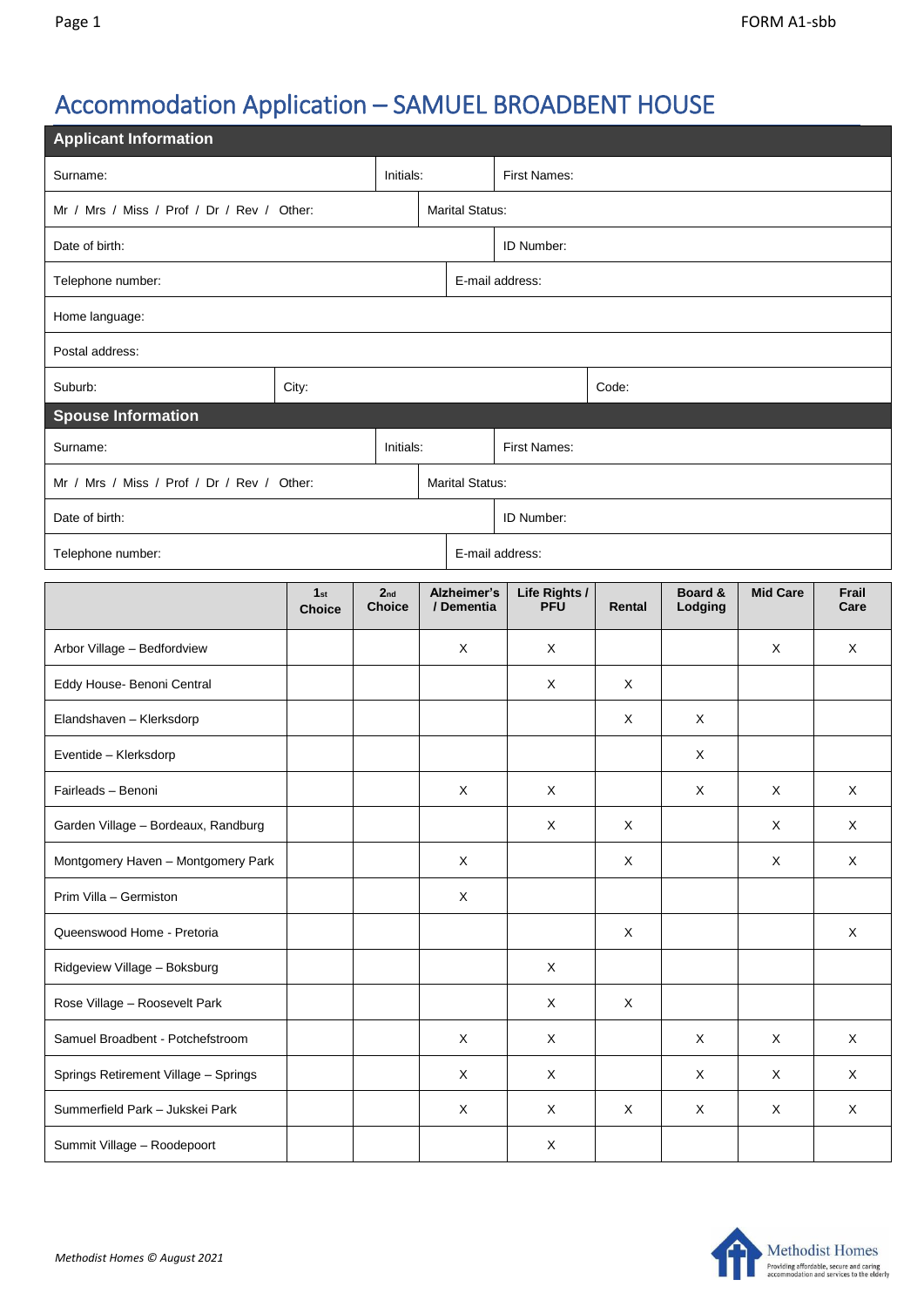| Frail Care & Mid Care Room Size (Please circle preference)                                                  |                      |              |                   |                |                   |                   |  |                   |  |
|-------------------------------------------------------------------------------------------------------------|----------------------|--------------|-------------------|----------------|-------------------|-------------------|--|-------------------|--|
| Single                                                                                                      |                      | 2-bed Shared |                   |                | Multi-ward Shared |                   |  |                   |  |
| Rental Accommodation Size & Type (Please circle preference)                                                 |                      |              |                   |                |                   |                   |  |                   |  |
| Bedsitter/Bachelor                                                                                          | Full Board & Lodging |              | 1 Bedroom         |                |                   | 2 Bedroom         |  | 3 Bedroom         |  |
| Life Rights/PFU Unit Size (Please circle preference)                                                        |                      |              |                   |                |                   |                   |  |                   |  |
| Bedsitter/Bachelor                                                                                          | 1 Bedroom Flat       |              | 1 Bedroom Cottage | 2 Bedroom Flat |                   | 2 Bedroom Cottage |  | 2 Bedroom & Study |  |
| <b>COMMENTS:</b>                                                                                            |                      |              |                   |                |                   |                   |  |                   |  |
| Signature of applicant:<br>Date:                                                                            |                      |              |                   |                |                   |                   |  |                   |  |
| If this application is completed on behalf of a parent or a loved one, please provide your contact details. |                      |              |                   |                |                   |                   |  |                   |  |
| Name:                                                                                                       |                      | Telephone:   |                   |                |                   | E-mail:           |  |                   |  |
| <b>Terms</b>                                                                                                |                      |              |                   |                |                   |                   |  |                   |  |
| Care Centre Accommodation Applications require the payment of a once off non-refundable fee of R1000.       |                      |              |                   |                |                   |                   |  |                   |  |

For **Independent Living** (Rental/PFU/Board & Lodging) a once-off Application Fee in the amount of **R2000 is** payable on submission of this form. Once you take occupation at any of our homes or villages, an amount of **R1000** will be credited to your account in your second month of occupation.

The application fee is not refundable and will be forfeited should you elect to have your name removed from the waiting list.

Applications are open to persons of any age however, the **minimum age of an occupant is 60 years**.

| Please return completed application form, together with your proof of payment and a copy of the applicants' ID by e-mail to:<br>sbb.info@mha.co.za                                  |                              |  |  |  |  |  |  |  |
|-------------------------------------------------------------------------------------------------------------------------------------------------------------------------------------|------------------------------|--|--|--|--|--|--|--|
| We will contact you by telephone or by e-mail to confirm receipt of your application.<br>If you have not heard from us within 10 days of submission, please call us on 018 285 0900 |                              |  |  |  |  |  |  |  |
| <b>BANKING DETAILS:</b>                                                                                                                                                             |                              |  |  |  |  |  |  |  |
| Methodist Homes For The Aged SAMUEL BROADBENT HOUSE                                                                                                                                 |                              |  |  |  |  |  |  |  |
| <b>Bank: First National Bank</b>                                                                                                                                                    | Branch Code: 250655          |  |  |  |  |  |  |  |
| <b>Account Type: Current Account</b>                                                                                                                                                | Account Number: 6266608 3531 |  |  |  |  |  |  |  |
| NB: PLEASE USE YOUR SURNAME AND VILLAGE CHOICE AS YOUR REFERENCE (e.g. Jones-SamuelB)                                                                                               |                              |  |  |  |  |  |  |  |

| <b>FOR OFFICE USE</b>    |     |  |               |               |  |                  |  |  |  |
|--------------------------|-----|--|---------------|---------------|--|------------------|--|--|--|
| Date of application:     |     |  | Amount Paid:  |               |  | Unique ID:       |  |  |  |
| Application Fee Paid by: | EFT |  | <b>CHEQUE</b> | CASH          |  | Cash Receipt No: |  |  |  |
| Application Captured by: |     |  |               | Home/Village: |  |                  |  |  |  |

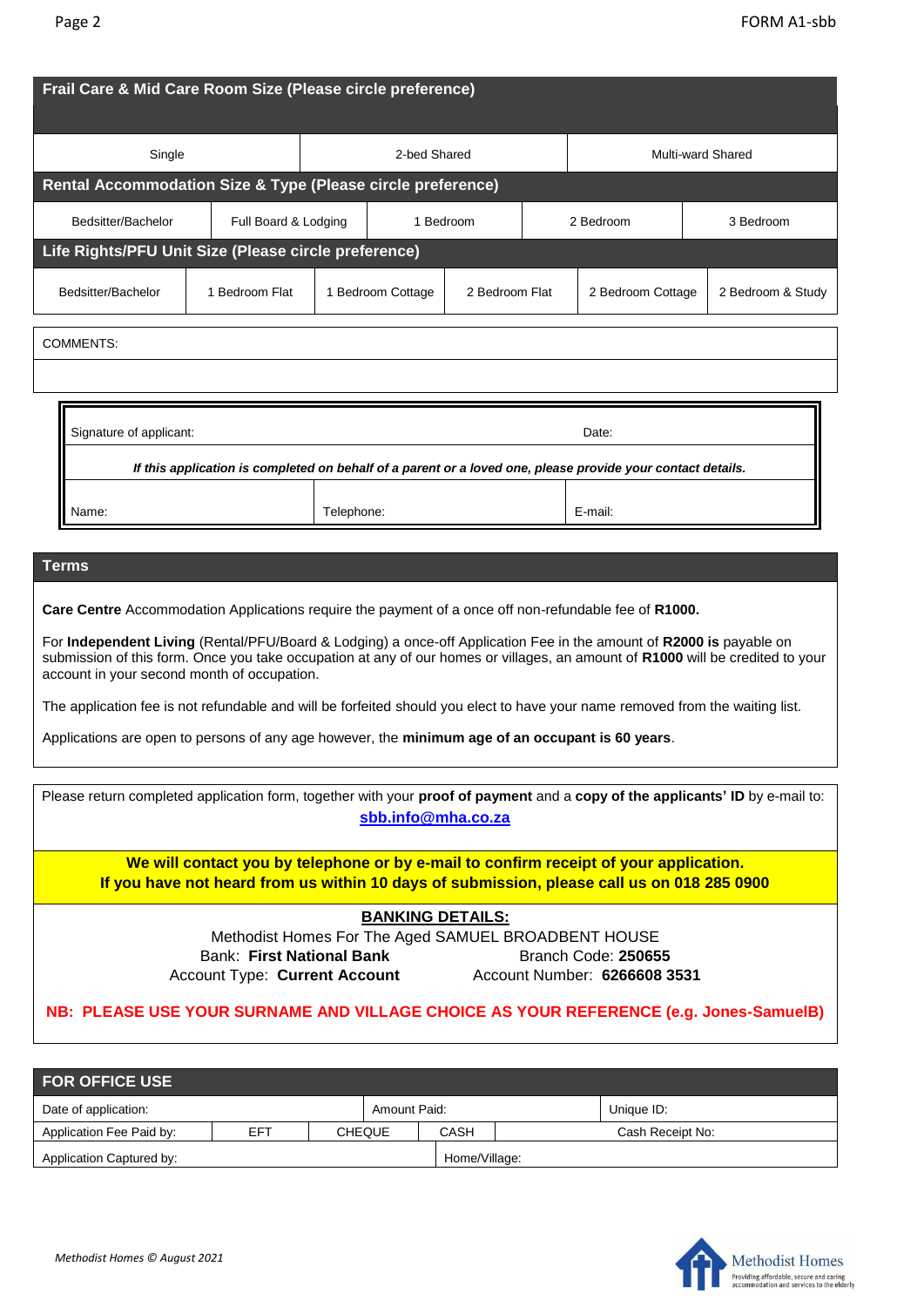Dear Resident/Potential Resident,

## **RE: POPIA NOTICE AND CONSENT TO PROCESS YOUR PERSONAL INFORMATION**

As a Resident or potential Resident to our organisation, we currently hold or will hold your personal information supplied by yourselves to our organisation.

We understand that your personal information is important to you and that you may be apprehensive about disclosing it. Your privacy is just as important to us and we are committed to safeguarding and processing your information in a lawful manner.

We also want to make sure that you understand how and for what purpose we process your information. If for any reason you think that your information is not processed in a correct manner, or that your information is being used for a purpose other than that for what it was originally intended, you can contact our Information Officer.

You can request access to the information we hold about you at any time and if you think that we have outdated information, please request us to update or correct it.

Our Information Officer's Contact Details are available from the Village Admin office.

## Purpose for Processing your Information

We collect, hold, use and disclose your personal information mainly to provide you with access as a resident to our premises. We will only process your information for a purpose you would reasonably expect, including:

- Providing you with advice on what services we can offer you that suit your needs as requested or as prescribed by ourselves;
- To process your personal information so as to take care of you on our premises;
- To verify your identity and to conduct credit reference searches (if necessary);
- To correspond with you;
- To confirm, verify and update your details;
- To comply with any legal and regulatory requirements;

Some of your information that we hold may include, your first and last name, email address, other contact information, your title, birth date, gender, identity number and your banking details.

All personal information will be held securely and whenever we sub-contract or outsource other organisations to process any of your personal information on our behalf, we will bind these service providers by way of a Data Operator Agreement as far as this may be required.

Kind regards,

 $\mathbb{Z}$ 

Carl Queiros Information Officer Methodist Homes Head Office